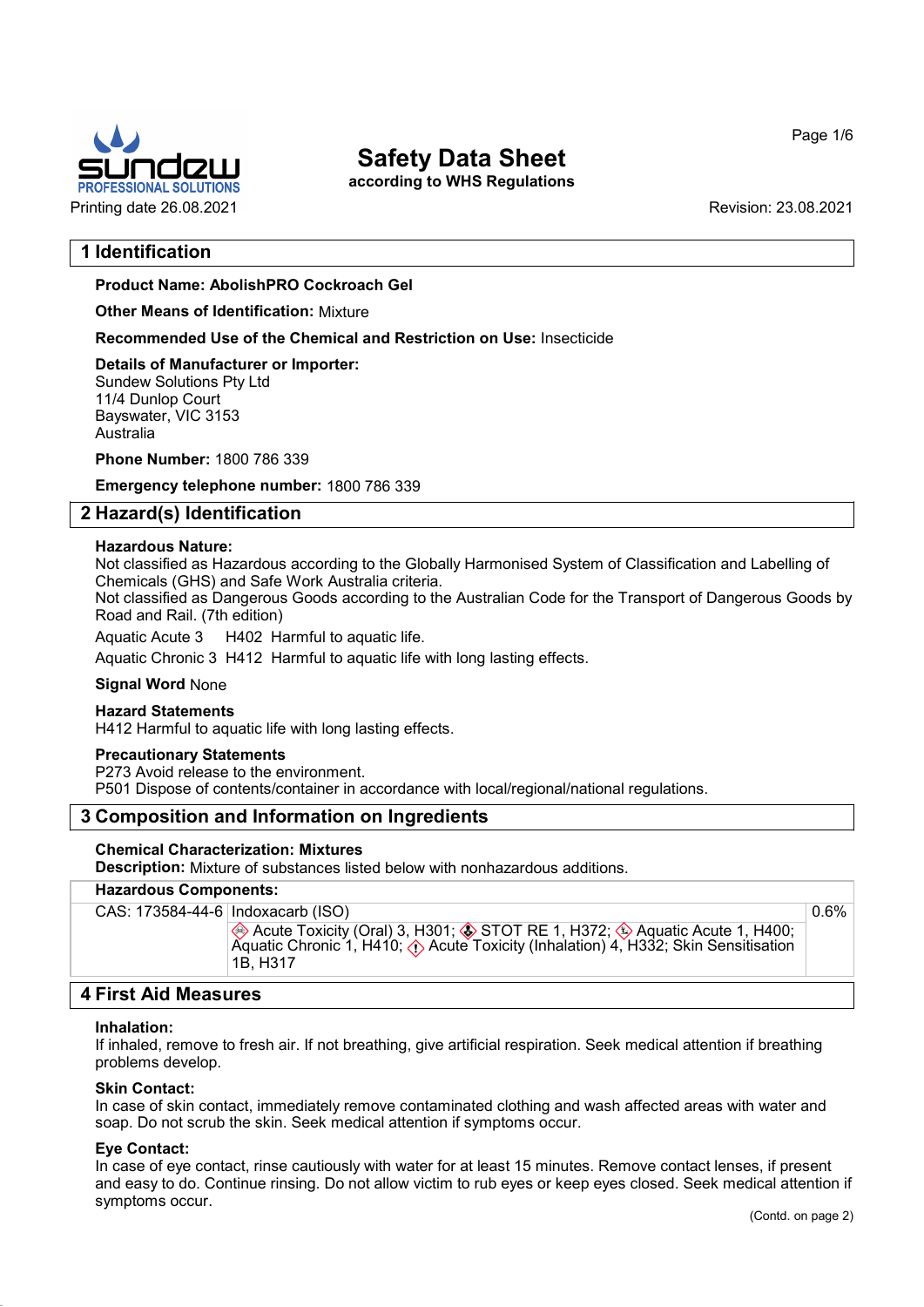according to WHS Regulations

Printing date 26.08.2021 Revision: 23.08.2021

### Product Name: AbolishPRO Cockroach Gel

(Contd. of page 1)

Ingestion: If swallowed, do not induce vomiting. Seek medical attention immediately.

#### Symptoms Caused by Exposure:

Inhalation: Large quantities may cause respiratory irritation, and nonspecific symptoms as headache, dizziness, weakness, and nausea. Impaired mobility and tremors have been observed in laboratory studies. Skin Contact: May cause skin irritation.

Eye Contact: May cause eye irritation.

Ingestion: Exposure to large quantities may result in similar symptoms to that of inhalation.

# 5 Fire Fighting Measures

#### Suitable Extinguishing Media:

Water fog, fine spray, foam, dry chemical powder, or carbon dioxide. Do not use water stream directly as this may spread fire or give a violent steam eruption.

#### Specific Hazards Arising from the Chemical:

Hazardous combustion products include acrid smoke and toxic fumes containing carbon oxides, nitrogen oxides, and hydrogen fluorides.

Product is not flammable but may burn in a fire.

Containers close to fire should be removed only if safe to do so. Use water spray to cool fire exposed containers.

Prevent run-off from fire fighting measures from entering drains or water courses.

#### Special Protective Equipment and Precautions for Fire Fighters:

When fighting a major fire wear self-contained breathing apparatus and protective equipment.

# 6 Accidental Release Measures

#### Personal Precautions, Protective Equipment and Emergency Procedures:

Wear appropriate personal protective equipment. Evacuate all non-essential personnel from affected area, and warn occupants of downwind areas.

#### Environmental Precautions:

In the event of a major spill, prevent spillage from entering drains or water courses.

#### Methods and Materials for Containment and Cleaning Up:

Stop leak if safe to do so, and collect with a shovel or scraper into a suitable container for disposal.

## 7 Handling and Storage

## Precautions for Safe Handling:

Use of safe work practices are recommended to avoid eye or skin contact and inhalation of vapours and dusts. Use only outdoors or in a well-ventilated area. Food, beverages and tobacco products should not be stored or consumed where this material is in use. Always wash hands before smoking, eating, drinking or using the toilet. Wash contaminated clothing and other protective equipment before storage or re-use. Provide eyewash fountains and safety showers in close proximity to points of potential exposure.

#### Conditions for Safe Storage:

Store in a cool, dry and well ventilated area. Keep in original container, tightly closed when not in use. Protect from direct sunlight, heat, and sources of ignition. Keep away from strong acids, bases, and oxidising and reducing agents. Do not store with foodstuffs, feedstuffs, fertilisers, and seeds.

## 8 Exposure Controls and Personal Protection

### Exposure Standards:

52.0

The product does not contain any relevant quantities of materials with critical values that have to be monitored at the workplace.

Page 2/6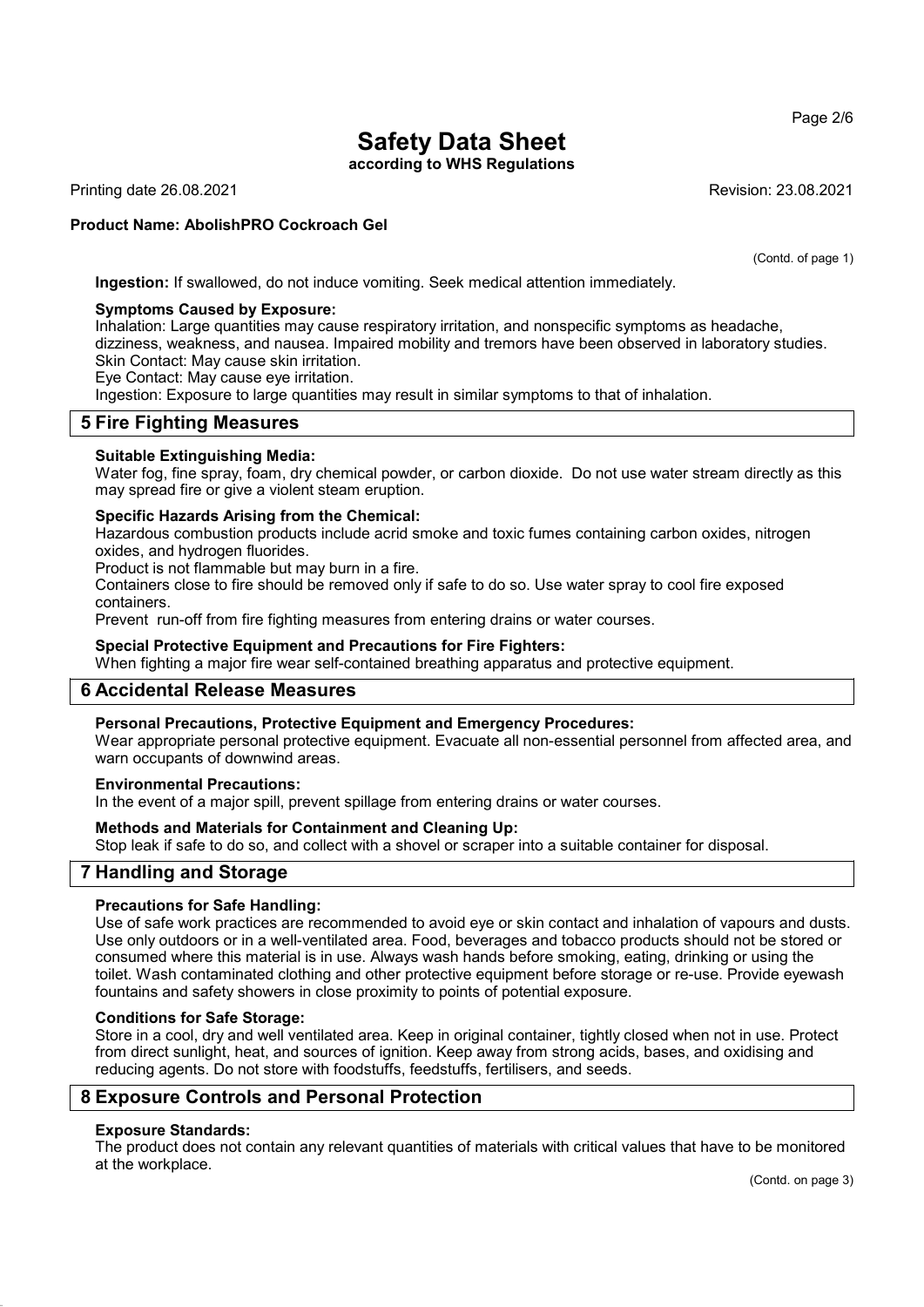according to WHS Regulations

Printing date 26.08.2021 Revision: 23.08.2021

#### Product Name: AbolishPRO Cockroach Gel

Engineering Controls:

Provide exhaust ventilation or other engineering controls if large quantities are being handled.

#### Respiratory Protection:

Use a P2 disposable face mask if large quantities are being handled. See Australian Standards AS/NZS 1715 and 1716 for more information.

#### Skin Protection:

Chemical resistant gloves (such as nitrile or neoprene) are recommended. See Australian/New Zealand Standard AS/NZS 2161 for more information. When selecting gloves for use against certain chemicals, the degradation resistance, permeation rate and permeation breakthrough time should be considered. Occupational protective clothing, such as long sleeves, long trousers/coveralls, and enclosed footwear or safety boots (depending on conditions in which it has to be used, in particular as regards the period for which it is worn, which shall be determined on the basis of the seriousness of the risk, the frequency of exposure to the risk, the characteristics of the workstation of each worker and the performance of the protective clothing). See Australian/New Zealand Standard AS/NZS 4501 for more information.

#### Eye and Face Protection:

Wear safety glasses or chemical goggles. See Australian/New Zealand Standard AS/NZS 1337 for more information. Contact lenses are not recommended.

# 9 Physical and Chemical Properties

| Appearance:                                                       |                               |
|-------------------------------------------------------------------|-------------------------------|
| Form:                                                             | Opaque paste                  |
| Colour:                                                           | No information available      |
| Odour:                                                            | No information available      |
| <b>Odour Threshold:</b>                                           | No information available      |
| pH-Value:                                                         | $5.0 - 6.0$                   |
| <b>Melting point/freezing point:</b>                              | No information available      |
| <b>Initial Boiling Point/Boiling Range:</b>                       | No information available      |
| <b>Flash Point:</b>                                               | >100 °C                       |
| <b>Flammability:</b>                                              | Not flammable                 |
| <b>Ignition Temperature</b>                                       | No information available      |
| <b>Auto-ignition Temperature:</b>                                 | No information available      |
| <b>Decomposition Temperature:</b>                                 | No information available      |
| <b>Explosion Limits:</b>                                          |                               |
| Lower:                                                            | No information available      |
| Upper:                                                            | No information available      |
| <b>Vapour Pressure:</b>                                           | No information available      |
| Density:                                                          | No information available      |
| <b>Relative Density:</b>                                          | No information available      |
| <b>Vapour Density:</b>                                            | No information available      |
| <b>Evaporation Rate:</b>                                          | No information available      |
| <b>Solubility in Water:</b>                                       | Miscible - forms a suspension |
| Partition Coefficient (n-octanol/water): No information available |                               |
| <b>Viscosity:</b>                                                 | No information available      |

## 10 Stability and Reactivity

52.0

Possibility of Hazardous Reactions: Hazardous polymerisation will not occur.

Chemical Stability: Stable at ambient temperature and under normal conditions of storage and use.

Conditions to Avoid: Protect from direct sunlight, heat, and sources of ignition.

Page 3/6

(Contd. of page 2)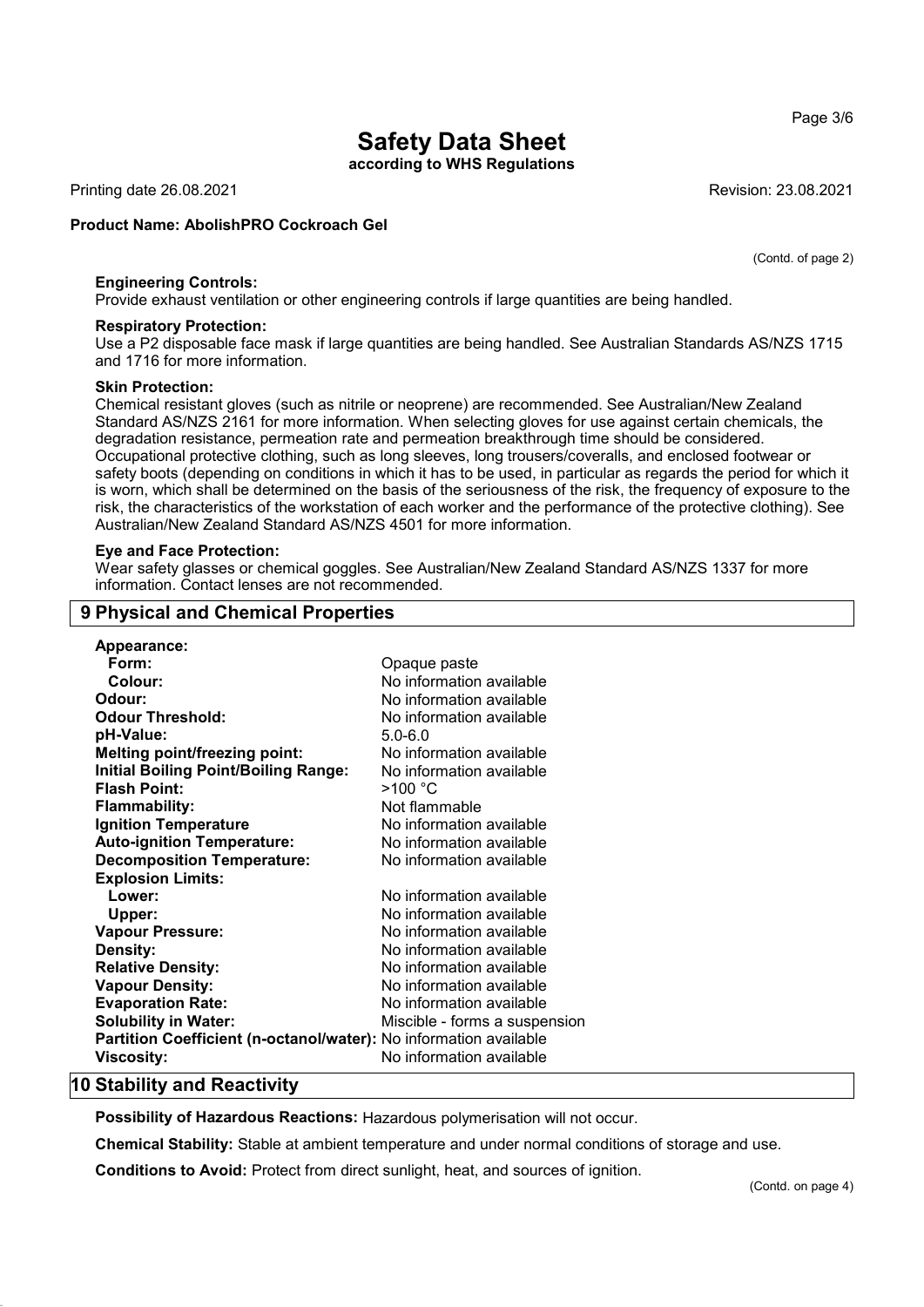according to WHS Regulations

Printing date 26.08.2021 Revision: 23.08.2021

#### Product Name: AbolishPRO Cockroach Gel

(Contd. of page 3)

Incompatible Materials: Incompatible with strong acids, bases, and oxidising and reducing agents.

#### Hazardous Decomposition Products:

Hazardous combustion products include acrid smoke and toxic fumes containing carbon oxides, nitrogen oxides, and hydrogen fluorides.

#### 11 Toxicological Information

#### Toxicity:

| LD50/LC50 Values Relevant for Classification: |  |
|-----------------------------------------------|--|
| CAS: 173584-44-6 Indoxacarb (ISO)             |  |

| Oral   | LD50 | 1,867 mg/kg /male (rat)                              |
|--------|------|------------------------------------------------------|
| Dermal | LD50 | $\mid$ >5,000 mg/kg (rat)                            |
|        |      | Inhalation $ LG50/4 h  > 5.6$ mg/l /(dust/mist (rat) |

# Acute Health Effects

Inhalation:

Large quantities may cause respiratory irritation, and nonspecific symptoms as headache, dizziness, weakness, and nausea. Impaired mobility and tremors have been observed in laboratory studies. Skin: May cause skin irritation.

Eye: May cause eye irritation.

Ingestion: Exposure to large quantities may result in similar symptoms to that of inhalation.

Skin Corrosion / Irritation: Based on classification principles, the classification criteria are not met.

Serious Eye Damage / Irritation: Based on classification principles, the classification criteria are not met.

Respiratory or Skin Sensitisation: Based on classification principles, the classification criteria are not met.

Germ Cell Mutagenicity: Based on classification principles, the classification criteria are not met.

Carcinogenicity: This product does NOT contain any IARC listed chemicals.

Reproductive Toxicity: Based on classification principles, the classification criteria are not met.

#### Specific Target Organ Toxicity (STOT) - Single Exposure:

Based on classification principles, the classification criteria are not met.

#### Specific Target Organ Toxicity (STOT) - Repeated Exposure:

Based on classification principles, the classification criteria are not met.

Aspiration Hazard: Based on classification principles, the classification criteria are not met.

#### Chronic Health Effects:

52.0

Prolonged or repeated exposure to large quantities of the active ingredient may result in central nervous system effects such as tremors, uncoordination, and disorientation.

#### Existing Conditions Aggravated by Exposure: No information available

#### Additional toxicological information:

The Australian Acceptable Daily Intake (ADI) for Indoxacarb for a human is 0.01 mg/kg/day, set for the public for daily, lifetime exposure. This is based on the NOAEL of 1 mg/kg/day, the level determined to show no effects during long term exposure for the most sensitive indicators and the most sensitive species. (Ref: Australian Pesticides and Veterinary Medicines Authority, 'Acceptable Daily Intakes for Agricultural and Veterinary Chemicals', 2021).

(Contd. on page 5)

Page 4/6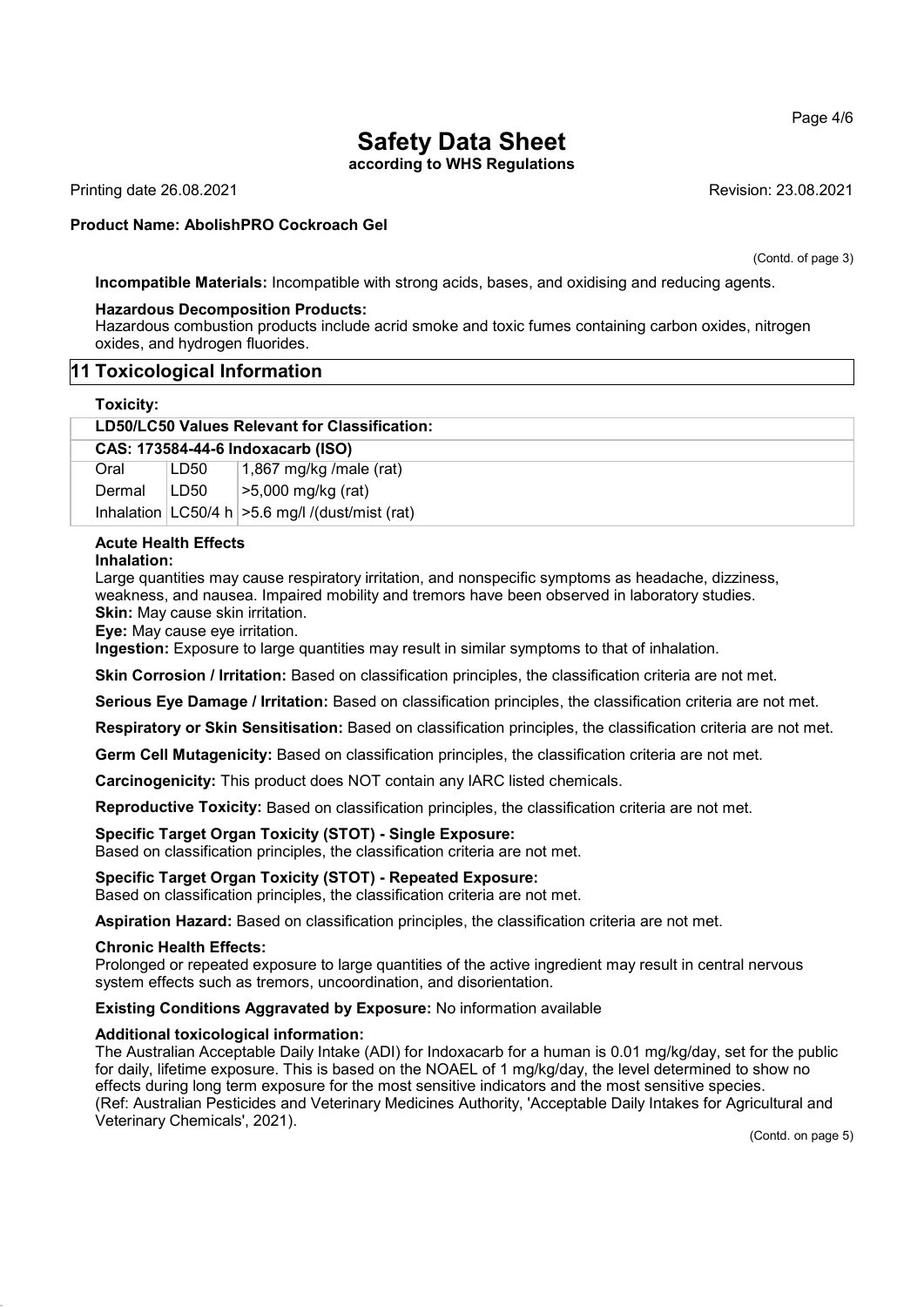according to WHS Regulations

Printing date 26.08.2021 Revision: 23.08.2021

(Contd. of page 4)

## Product Name: AbolishPRO Cockroach Gel

## 12 Ecological Information

### Ecotoxicity:

#### Aquatic toxicity:

Harmful to aquatic life with long lasting effects.

#### CAS: 173584-44-6 Indoxacarb (ISO)

EC50/48 h  $1.7$  mg/l (daphnia)

EC50/72 h  $>1.2$  mg/l (green algae)

LC50/96 h  $|1.8 \text{ mg/}1$  (rainbow trout)

Persistence and Degradability: Indoxacarb is not persistent.

Bioaccumulative Potential: Indoxacarb is moderately bioaccumulative.

Mobility in Soil: Likely to have low mobility in the environment and low leaching potential.

## 13 Disposal Considerations

Disposal Methods and Containers: Dispose according to applicable local and state government regulations.

#### Special Precautions for Landfill or Incineration:

Please consult your state Land Waste Management Authority for more information.

### 14 Transport Information

UN Number Not regulated

Proper Shipping Name Not regulated

Dangerous Goods Class Not regulated

Packing Group: Not regulated

## 15 Regulatory Information

Australian Inventory of Industrial Chemicals: All ingredients are listed.

Standard for the Uniform Scheduling of Medicines and Poisons (SUSMP) - Poison Schedule: Poisons Schedule: 5

## 16 Other Information

Date of Preparation or Last Revision: 23.08.2021

**Prepared by: MSDS.COM.AU Pty Ltd www.msds.com.au compared by: MSDS.COM.AU Pty Ltd** 

#### Abbreviations and acronyms:

GHS: Globally Harmonised System of Classification and Labelling of Chemicals

CAS: Chemical Abstracts Service (division of the American Chemical Society) LC50: Lethal concentration, 50 percent

LD50: Lethal dose, 50 percent

IARC: International Agency for Research on Cancer

STEL: Short Term Exposure Limit

TWA: Time Weighted Average

52.0

NES: National Exposure Standard (Safe Work Australia - Workplace Exposure Standards For Airborne Contaminants)

Acute Toxicity (Oral) 3: Acute toxicity - oral – Category 3

Acute Toxicity (Inhalation) 4: Acute toxicity - inhalation – Category 4

Skin Sensitisation 1B: Skin sensitisation, Hazard Category 1B

STOT RE 1: Specific target organ toxicity (repeated exposure) – Category 1

Aquatic Acute 1: Hazardous to the aquatic environment, short-term (Acute). Category 1

Aquatic Acute 3: Hazardous to the aquatic environment, short-term (Acute). Category 3